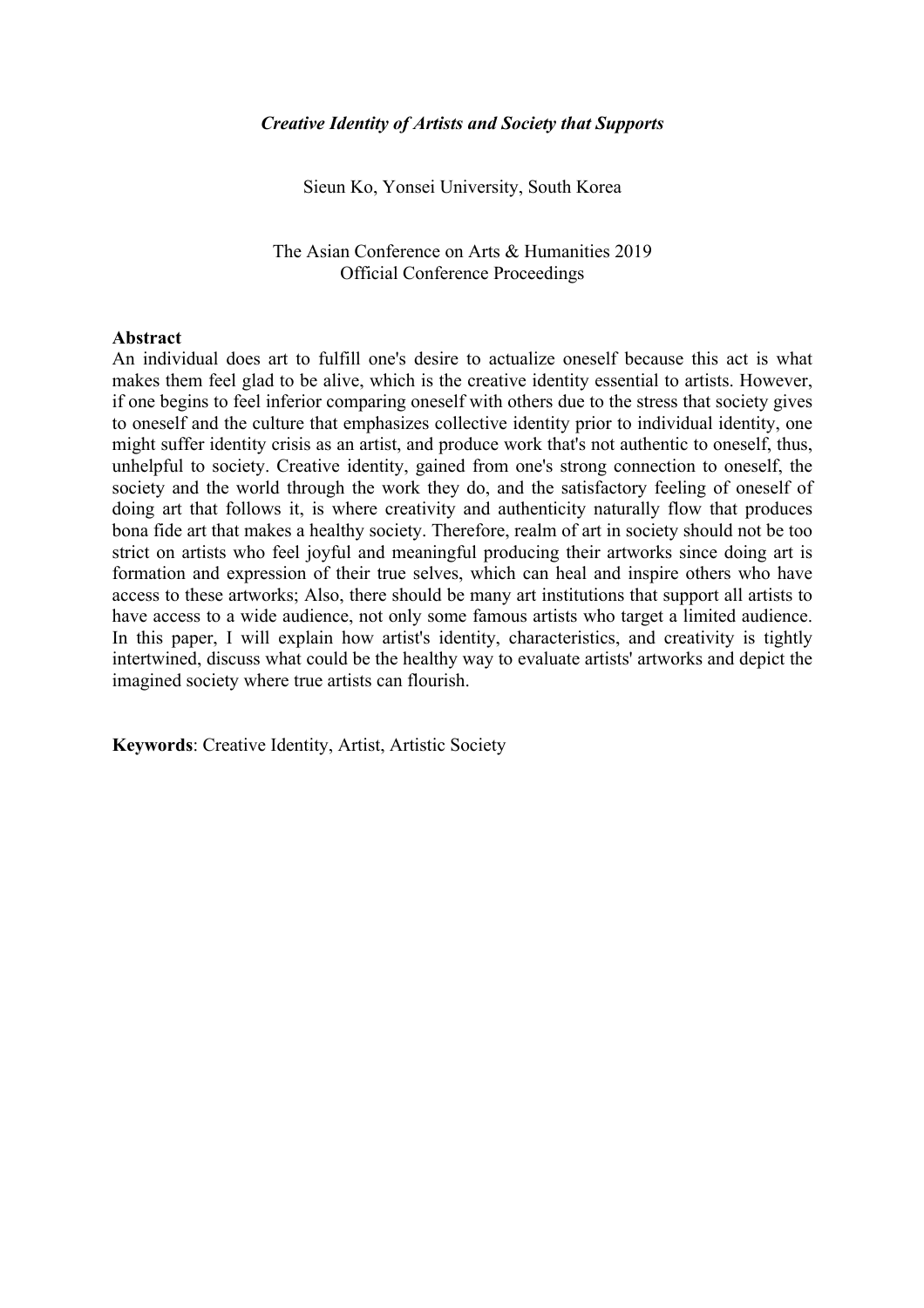### **Introduction**

Purpose of the study is to identify the creative identity of the artists that makes them who they are. With the advent of the digital era that values efficiency and development, some artists struggle to find their ground in this fast-paced society that does not take account seriously the beings of artists. However, in this contemporary society, it is essential to emphasize and be aware of the creative identity of artists to value them truthfully and realize them in a genuine way. If only their products are considered and evaluated, the endeavor to acknowledge beings of artists can be easily ignored, therefore resulting in bringing about the confusion within artists' self-awareness about their identity. Thus, by understanding better about artists' creativity, we can better appreciate artists and their production of artworks, and realize why they are so important to the well-being of our society as art has a power to expand our sphere of understanding ourselves, society and the world in a more harmonious way. It will stimulate us to cultivate the workings of the mind, but also, more importantly, workings of the heart such as emotion and intuitions, to live like who we are, that is living freely and more fully in this world. This acknowledgment will encourage us to create an artistic society where artists and people of artists' minds prevail, where they share their ideas openly about their authentic interests, thus, creating a positive atmosphere where the essence of creativity flourishes that benefits artists, people, society and the world.

# **The Creative Identity of Artists**

It is important to understand creativity within artists that makes them who they are in order to better appreciate their beings. Artists actively respond to the phenomenons happening around them and express their thoughts and emotions through the work they produce. In the process of creating artworks, they endeavor to transform disorder into order, to make sense of themselves and their lives in a way that is understandable. They are the ones who make artworks out of their living, therefore are very authentic and honest individuals.

During the process of creating an artwork, they experience 'flow' - complete immersion of act that they are engaged in, that gives a sense of joy and achievement, which serves as an inner motivation to continue pursuing their work. This process of active engagement in the art activities also sparks them to develop and nurture a sense of creative self that experience complex mind working procedure which of some includes reflection, organization, and critique of their own emotions and thoughts. Theorist Graham Wallas, in his work *Art of Thought*, published in 1926, presented a model of a creative process which is consisted of 5 successive stages- preparation, incubation, intimation, illumination, and verification. Preparation is the first stage in which individuals focus on the problem and its dimensions. Next stage is an incubation where the problem is internalized in their unconscious minds. The intimation is the third stage in which individuals feel that a solution is on its way. The fourth stage is an illumination where a creative idea emerges to their conscious awareness. And the final stage is verification where their idea is consciously verified, explained and applied. In addition, James Kaufman and Beghetto introduced the "Four C" model, which is composed of mini-c, little-c, Pro-C, and Big-C. Mini-c and little-c are about the personal aspect of creativity such as interpreting meaningfully of one's experiences and actions and solving everyday problems. Pro-C and Big-C are about creativity expressed in public domains such as professionally and in a given field.

During the process of creating artworks, it establishes gradually in artists, a sense of self, a solid identity, which is the cause and the byproduct of the engaging in activities of art, which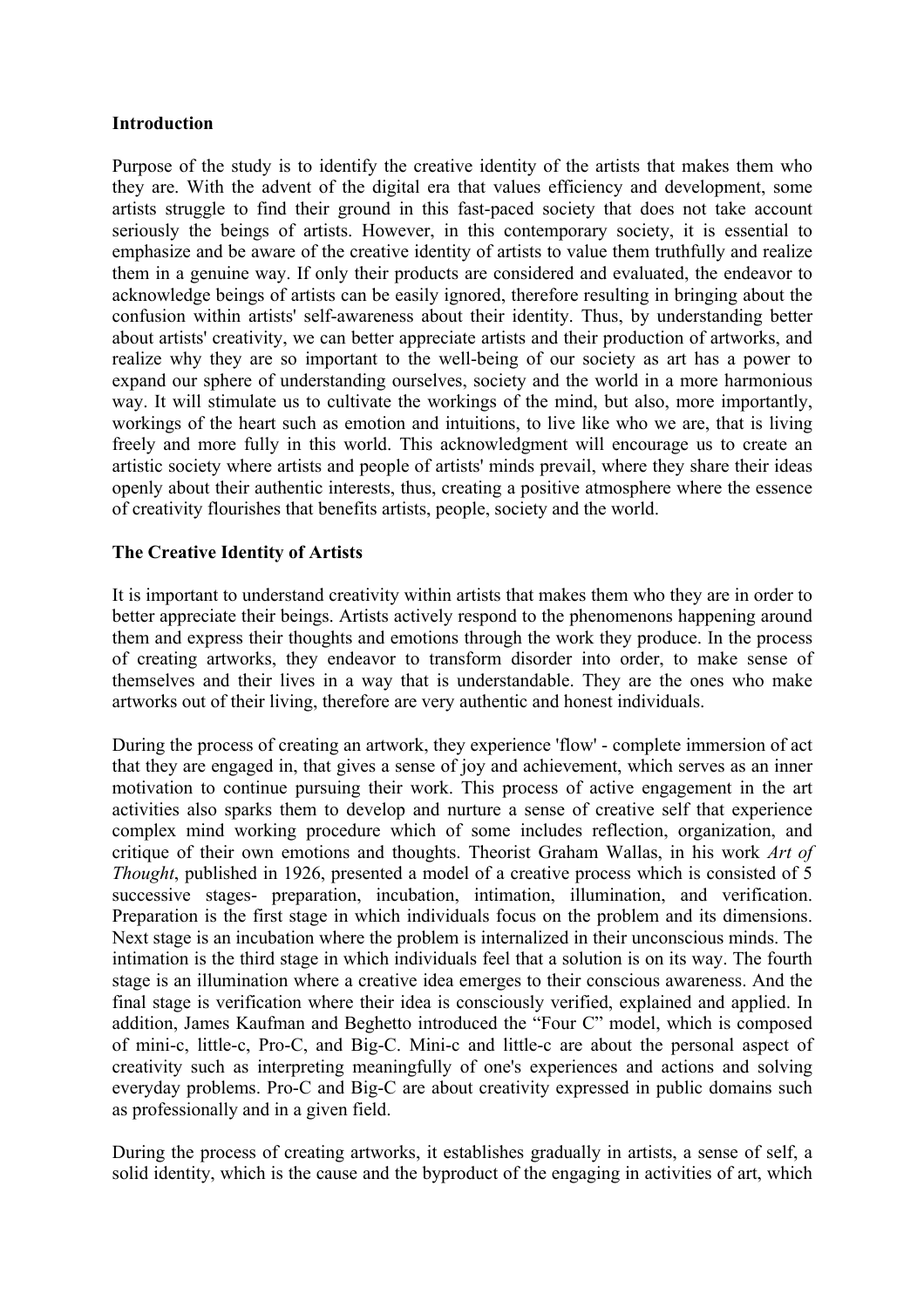stimulates them to either unconsciously or consciously acknowledge their lives and themselves in more meaningful ways. This can serve as a therapy and a cure to an unenergetic, fragmented and chaotic mental state of individuals, as this process protects and nurtures one's wholesome existence by encouraging them to construct a continuous story, narrative, or a consistent feeling that helps them better to cope with their life. So, when we encounter artworks, we are encouraged to see ourselves and the world we live in different perspectives, rediscovering and renewing ourselves that gives us positive energy to living more creatively and happily.

When artists create something out of themselves who have diverse thoughts and emotions as a source for making their artworks, they completely become one with the act of creating art, that is they are completely immersed in their creative act. They do not think much about themselves, rather are deeply engaged in a highly logical and imaginative process of art creation, that is planning, exhibiting, reflecting every detail of their creative activities that give them struggles, but also make them feel more harmonious. They strive to create unity and consistency that help them to deal with and overcome complicated and painful thoughts and feelings during this creative process. Also, a vision in their imaginative mind serves as a guideline to constantly renew their existence to be better human beings, since doing art engages the whole of themselves- they put their soul, mind, and heart into the work. It is a genuine conversation taking place in themselves that create meaningful and authentic artworks.

However, we should keep in mind that producing art should not be considered as a mystical experience, that only "the chosen one" can become a "true" artist. Instead, we should acknowledge that art is an open experience for everyone, and should be encouraged to pursue more. As many artists acknowledged, living is also an art, and mini-c and little-c are as important or more important than Pro-C and Big-C since living is also of engaging the whole of our existence as it requires creativity in all forms of our life.

Doing art should not be a stressful task, but a chance and opportunity to rejuvenate oneself. When artists engage in art or live, their goal is not to be too focused on reflecting on their ego. but on cultivating and nurturing their free self who is not oppressed, which makes them possible to create naturally authentic artwork from their lives, that results in freeing not only artist themselves but also others who appreciate their works. When artists put too much emphasis on their own ego, they can have a tendency to think that it is they who create artwork, thus, selfishness and boastfulness can easily arise from such thinking, which is a hindrance to becoming an authentic artist. When creating an artwork, artists' aim is always to engage their free self who is full of creativity, richness, colorfulness, the light of their beings rather than satiate the desire of their ego.

When people engage in art activities, either by creating artworks or appreciating them, they find an essential creative quality within their mind and spirit, which is experiencing full joy and happiness, because they gain a tool to see themselves and their lives in a more meaningful way such as in a form of a higher understanding and a feeling that widen their scope of understanding themselves and their life more positively. Also, engaging in creative activities allows humans to learn how to deal with or overcome in a healthy way their negative feelings or thoughts such as complaints, jealousy, ignorance, and rage that cause one to stumble when one is too preoccupied with it since they cannot easily separate these feelings from themselves. They learn how to distance negative emotions from themselves when they engage in creative activities as these emotions are changed into positive energy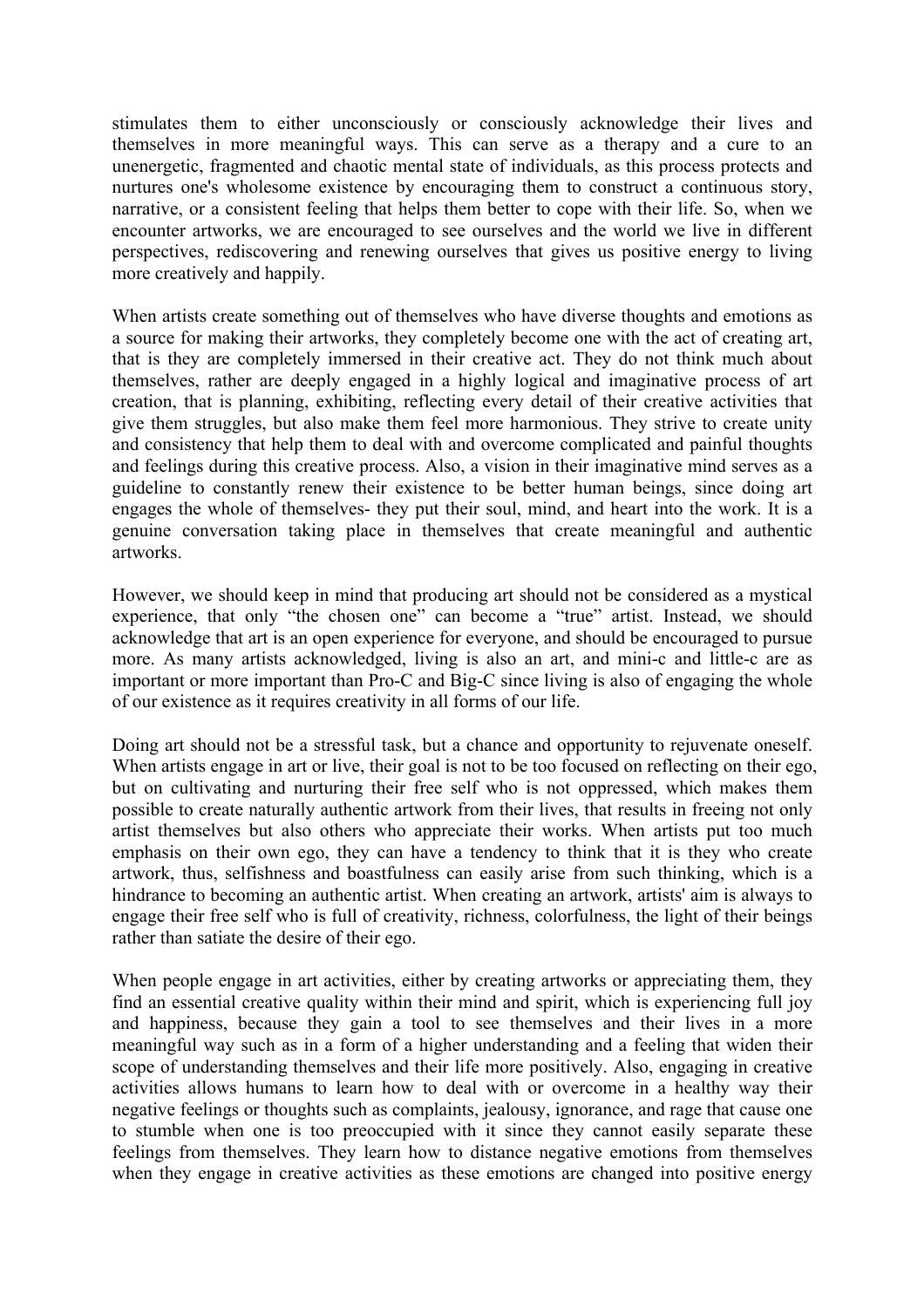### that fulfills them.

In addition, when people engage in art activities, it cures their soul, mind, and heart as they involve every part of themselves into creating their artworks. This endeavor itself is so full of life. They can redirect their road of living upon love. They can reflect on their living, cultivate new emotions and thoughts that are dear to them. This wholesome experience gives them a sense of unity and harmony within themselves that has a deep connection to the society and the world they live in. Everything in and around them becomes clear, harmonious, positive, full of life that makes their artworks a direct reflection of their true selves. That's why when we encounter artworks, we feel we have never seen this before, and are filled with awe, inspiration, healing, and become a totally different and new being that have a higher sense of appreciating ourselves and the world we live in.

There are some common traits that artists have. Artists are curious and very observant about happenings that occur around them. They are also very persistent and self-disciplined in what they want to be good at and are eager to educate themselves about a field they are deeply interested in. They also keep a healthy tension between logic/ reason and intuition/ feeling. The former function to judge, explain, make an idea understandable, and the latter creates a mental room for cultivating freedom, flexibility, inspiration. They enjoy the process rather than the result. It is of believing 100% of themselves, believing that they can create something worthy if they put all of their minds that connect to their true selves when creating artworks. They can keep engaging in creative processes as they discern, that is discriminating what is going well and not, rather than evaluate, that is judging success in a flash and fixating it. They develop a philosophical perspective on their own judgment of what is good and bad. They are focused on now like in meditation that makes them comfortable in the creative process. They make sense of figure and background, meaning they decide the priority and create a blank space that allows room for flexibility, productive laziness and a temporary stop. They integrate well, which means that they combine work and rest into their lifestyle in a balanced way that many experiences build up together that become an important meaning in their life. They put importance on rest and restoration, that is they create a space that is protected by background. It is a space where they explore a certain idea or plan, which is of a peculiar feature. They manage energy and time well, able to look at an idea in different perspectives that allows attracting a different form of energy that results in generating more energy overall and make possible a lot more achievement. They possess a growth mindset rather than a fixed mindset, putting more importance on endeavor rather than a result that emphasizes innate intellect and abilities. And there are many other traits such as concentrating deeply, taking risks, welcoming failure which makes them creative beings.

### **How To Evaluate Artists' Artworks**

It is also significant to consider how we should evaluate artworks to better appreciate artists. Endeavor to analyze their artworks in diverse perspectives are important such as philosophically, aesthetically, socially and economically. However, more important is the endeavor to recognize artists' beings. Artists can feel a sense of alienation towards their work and themselves when they feel like their mind full of creativity and individuality is not well recognized and appreciated, as too much focus from art institutions or public is on dissecting and analyzing artists' artworks. Art institutions should always try to value artists first, and then, appreciate their artwork since this stimulates to create an open atmosphere where artists feel free and comfortable to share their thoughts and emotions with others.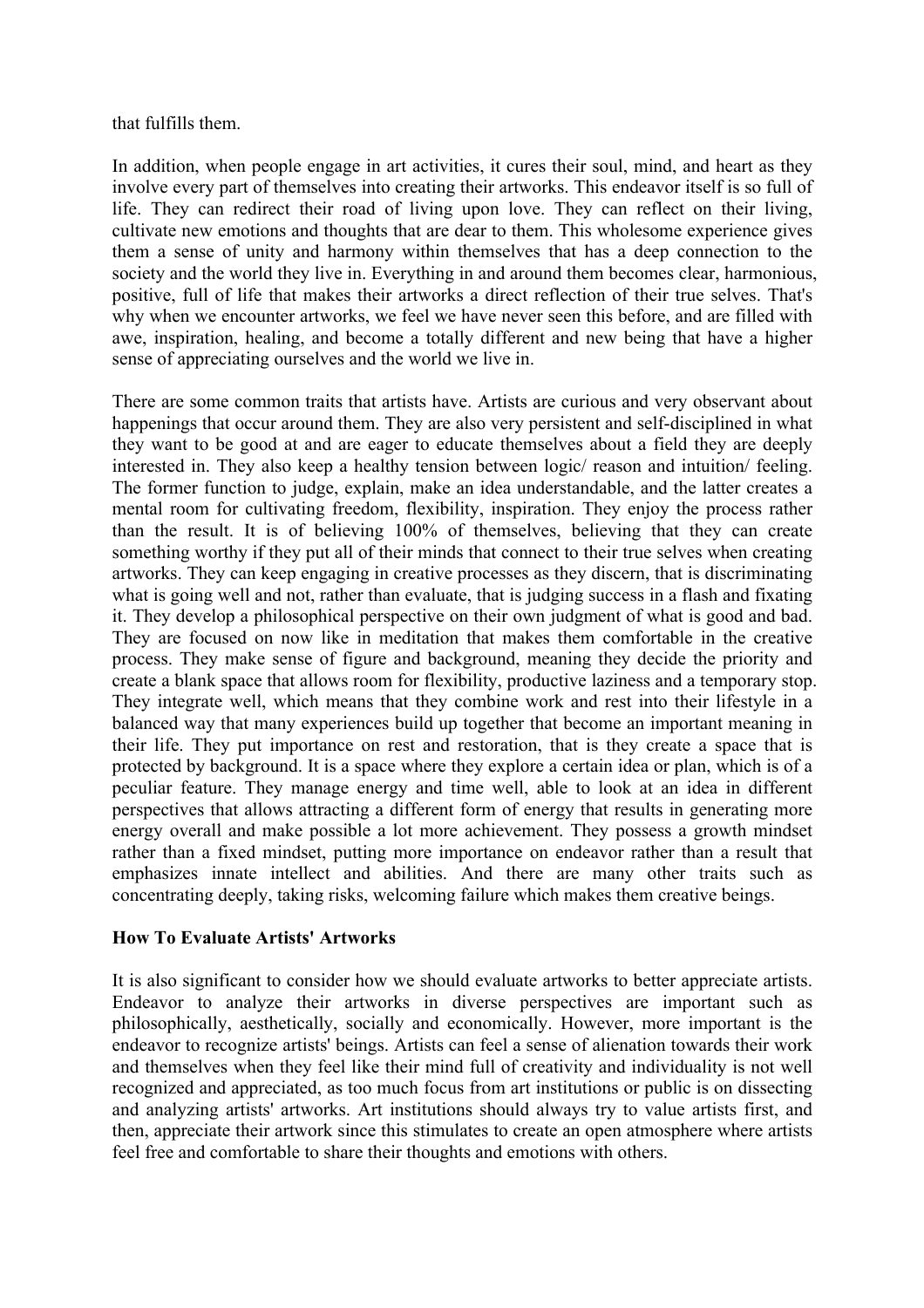Also, in this fast-paced society that is speedy, cannot discern differences, prioritizes conveniences and effectiveness, and has no room to cultivate and encourage multiplicity, collective identity is considered more valuable than individual identity. The collective identity reflects the quality of uniformity and sameness while individual identity is made up of colorfulness and differences. In this kind of atmosphere where uniformity is emphasized, competitiveness easily arises; one starts to compare oneself with others, and tries to be like others when one feels inferior. They can feel depressed or impotent because they cannot find their true self as they continue to compare themselves with others, which give them unnecessary stress. This can cause isolation as they will not try to communicate with others which is a source for building a connection with the outer world that is so essential for their healthy growth.

Thus, an equal and democratic setting where everyone recognizes other's existence should be established in an artistic society. When an entity, either person or institution sets themselves apart from others, they are inclined to make sense of artists' artworks from only their point of view, which is a form of tyranny, because it can only interpret artworks in a preexistent and narrow view they already have, and put artworks full of potential in a box that result in limiting their possibilities to be interpreted in various ways. And not appreciating artworks and artists properly will lead to artists feeling a sense of betrayment and alienation. Thus, it is an important task for art institutions to establish a concrete method that appreciates an artist's existence, not only concentrating on developing tools to analyze artists' artworks. Also, one of the emotions to be cultivated in members of art institution should be sympathy, that is having the mindset and emotion of "I understand You- your creativity, individuality, personality" rather than "I understand your Work." This kind of appreciation is especially important in the contemporary society that values capital and information which has a quality of acquiring and hoarding, while common emotions and feelings which have a quality of sharing and communicating essential to a healthy society, are easily neglected and wasteful since they seem to not "contribute" to the development of the society.

Furthermore, many art institutions choose to exhibit only the works of famous artists for their publicity and popularity which puts young artists in a vulnerable position since they can easily become undervalued and unrecognized though their artworks possess much potential to be discussed and enlarge the discourses around art. The famous artists have become famous because many discourses have already been made that value their artworks in a certain way by prevalent preexistent thinking, which makes hard for new artists to be recognized in the fixated society. But it is these new artists who reflect the current state of the man living in the society most honestly, as they can represent the general public for their authentic portrayal of their thoughts and emotions that arise from reacting authentically to happenings around them. Their artworks will provide insights on how society should evolve.

History of humankind shows that society has always hated creative artists and annihilated them because they were considered too revolutionary and deviant who was a great threat to the status quo and maintenance of the powerful. The powerful, in this case, the art institution is oppressing powerless, the new artists, in a way that is disguised, but completely manipulative, by evaluating new artists' artworks from its own narrow thinking, ideology or bias that hinder it from welcoming and prospering new creative artists. Thus, for young artists to emerge and flourish, it is always important to dissect and deconstruct the rigid thinking pattern that lies beneath any powerful force.

Art institutions that only exhibit artworks that are understandable to them and neglect those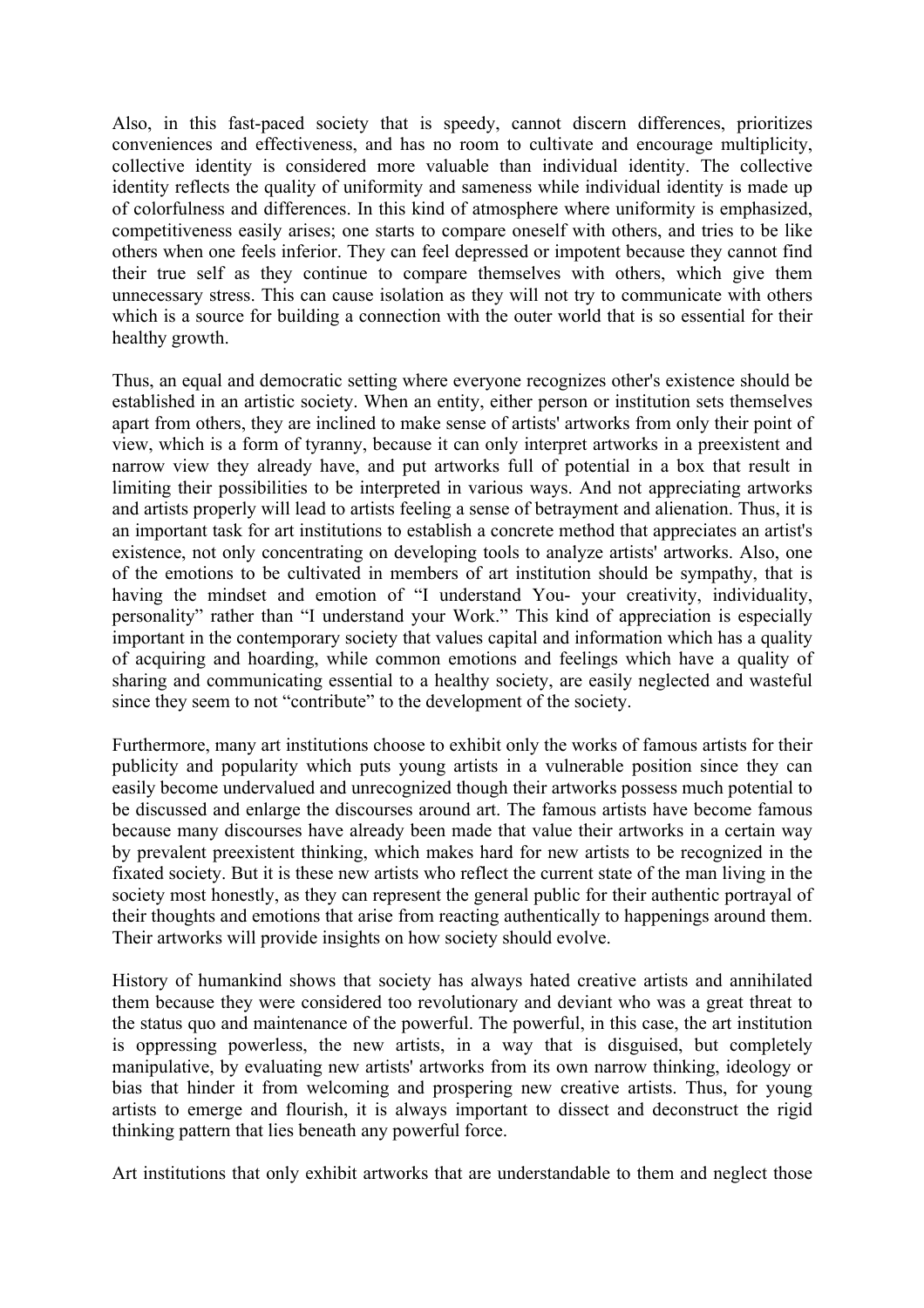that are unfathomable to them reflect their inability to take risks to make original artworks understandable to the public. They must willingly do a lot of more research on how to evaluate creative artworks, which will generate an open society where people become inspired by new ways of viewing the world and expand contents of communication around art, society, and the world that becomes shared and valued.

### **Society Where True Artists Flourish**

In contemporary society, artwork as a form of "project" is created from the collective minds of artists. Unlike Renaissance era when artists had to meet the needs of the rich noble to sustain their living, and Romantic era when individual artist mostly in isolation created artworks from one's imagination and inspiration, the contemporary society has triggered new types of artists to appear. Individual artists who share a similar vision in their artistic endeavor form a collective group to pursue projects. They do this because they have a desire to show "their" work to the public, not developing their ideas that are based upon what others tell them to do. They are free, passionate, active individual beings who search for an institution that will accept their work. They are active agents who seek to make their voices heard and be appreciated in society. In addition, to sustain a living, and because of the synergy each different forms of art increase the creativity in artists, they engage in multiple artistic fields such as writing, painting, designing and working in the publishing industry. They also acknowledge that the myths of artists instilled in the public minds such as "artworks are too difficult to understand" or "artists are poor" are hindering them to be rightly valued and prosper. From this general phenomenon, we can infer how we should view the contemporary artists -all the opposites, such as having the thoughts of "they are just like us", "artists are motivated to earn money", and "artworks are not hard to understand if we genuinely try to understand their artworks".

Big and prominent art institutions have a tendency to favor famous artists in order to attract the mass public because it allows them to earn as many capitals as possible. Also, some art institutions welcome only VIP audiences which inhibit them to create a democratic artistic community where people from all walks of life can get an opportunity to encounter diverse artworks. New and private institutions are constantly appearing, but they should not follow the footsteps of these big art institutions. Rather, they should endeavor to discover potential young artists, find means to support them financially well, and care deeply about their wellbeing.

A healthy and democratic society is where diversity is encouraged and valued, which will result in expanding discourses, and enlightening public in a positive way by encouraging them to look at their situation and themselves in a fresh way. This is a society of vibrant and energetic culture constructed upon love and understanding. It is equal and fair because everybody is eager to communicate with one another about a creative idea on the same plain, where diverse voices are shared and each individual beings are acknowledged. In this open atmosphere, people support each other genuinely of their well-being.

Future society should be a positive place where it offers a tool and a chance for diverse people to think differently and act differently. The success of something new occurs when society stimulates a series of possibilities, not when there is automatical dissemination of one revolutionary work or message. Therefore, art institutions should strive to create diverse discourses gradually that make room for myriad voices to enter and develop in multiple ways. True revolution happens when creative activities involve not only the one who informs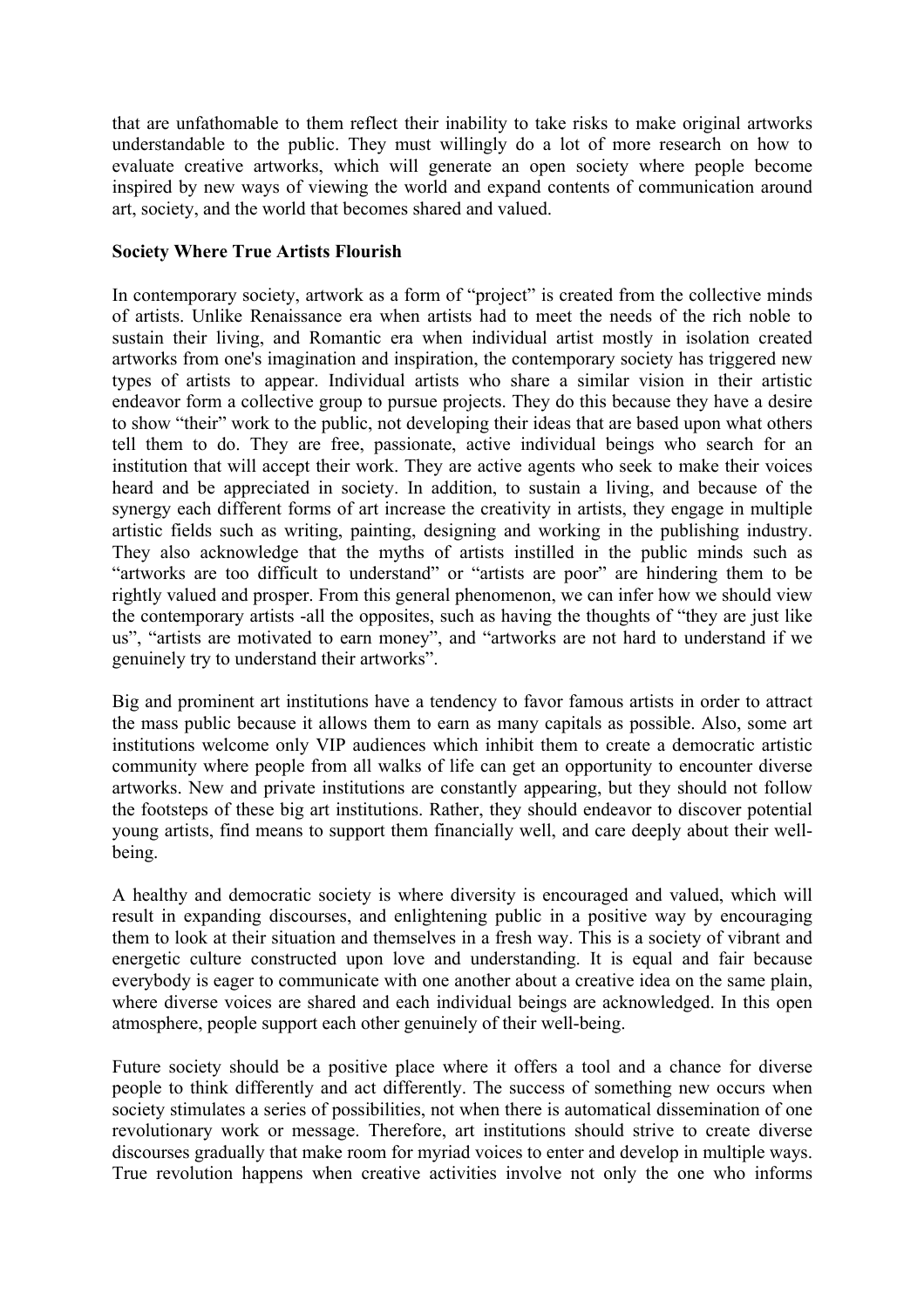revolutions, but also the people who accept and understand the creative idea. So an idea or a thought should be suggested and appeared in a way that can be responded to the public as this has more chance to survive and spark motivation to interpret it from various perspectives. This dynamic artistic society will improve in a healthy direction as people appreciate innovative thoughts and ideas of artworks, and gain confidence and insight to make something new as this process continues further.

Whether the creativity of artists is actualized depends on its acceptance from culture. A culture that emphasizes rules and obeyance of customs is a difficult place for exceptional, deviant and revolutionary artists to flourish. Art institutions should build a strength to deliver something unusual to other people, and gather the seemingly contradictory topics and suggest them in an understandable way to the public. Also, they should have a deep interest in valuing creativity identity of artists. More researches on how the inner creative minds of artists work should be done, and more emphasis on "How" rather than "Why" should be implemented as we can gain a tool and understanding to cultivate creative skills that are essential to our growth. Generally, we should strive to understand more about how creativity functions as this will enlighten and educate us in a healthy way. It is hard not to emphasize the positive process and outcome of cultivating creativity. When we are creative, we feel a sense of gratification and freedom that betters our wholesome being. We understand ourselves better, rediscover and renew ourselves in a positive way. And finally, we live more abundantly and fulfilling in this only life we are given.

# **Conclusion**

Artists form creative self during their engagement in artistic activities. The creativity that works inside the creative mind help artists to form a sense of self that brings harmonious and joyful feeling toward themselves, and motivate others who appreciate their artworks to think differently and innovatively. Art institutions should strive to cultivate means to appreciate artists' beings in authentic ways rather than focussing on analyzing their artworks since too much emphasis on the latter can lead to artists feeling alienation. Future artistic society should be a democratic and open place where artists and the people who see artworks engage in an equal manner that helps construct a creative atmosphere where innovation and invention occur.